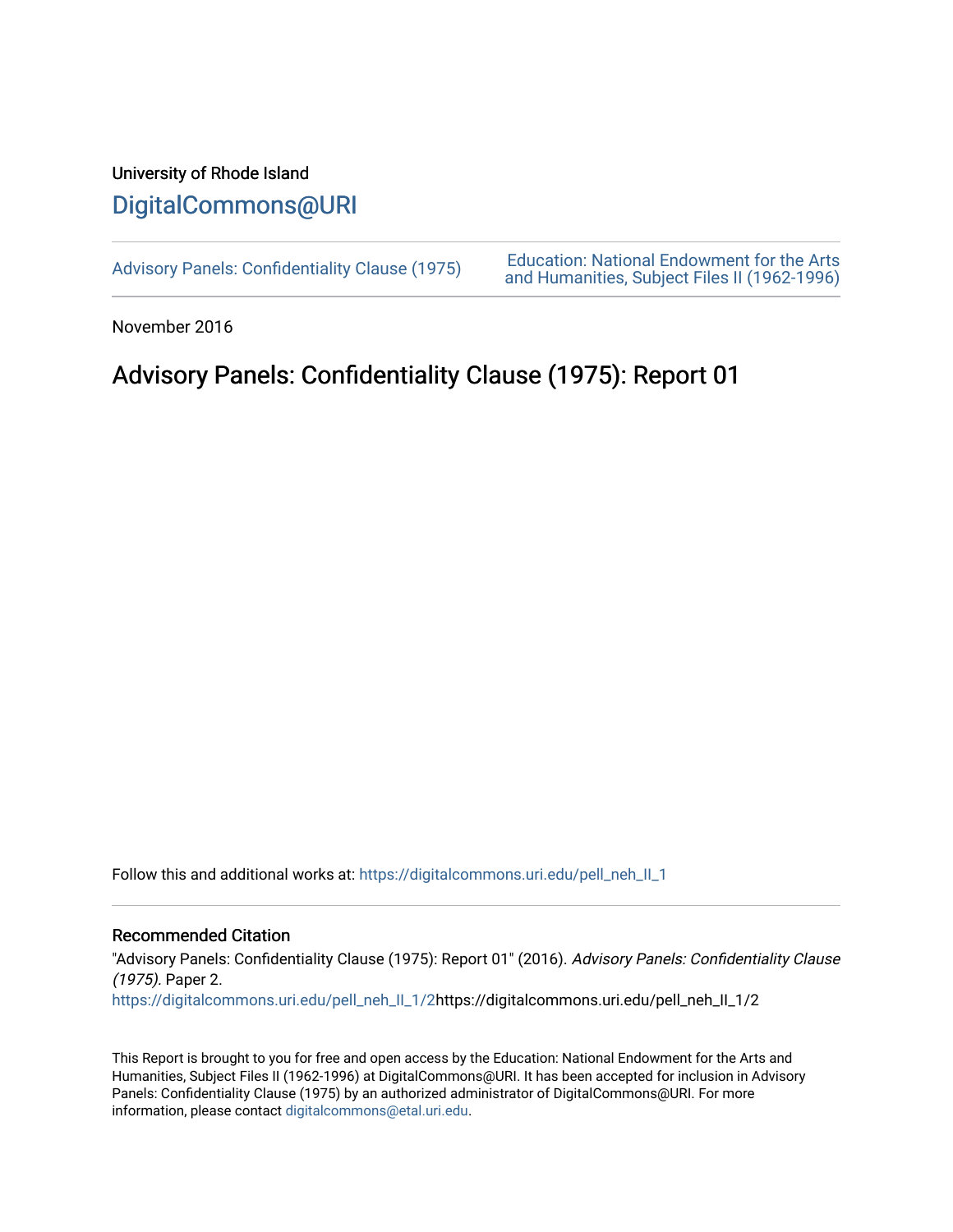HARRISON A. WILLIAMS, JR. **CHAIRMAN** 

## *United States Senate*

**COMMITTEE ON LABOR AND PUBLIC WELFARE** 

 $\begin{matrix} 0 \\ 0 \end{matrix}$  copies

 $f_1$ RST

refaire Redo

for Report.